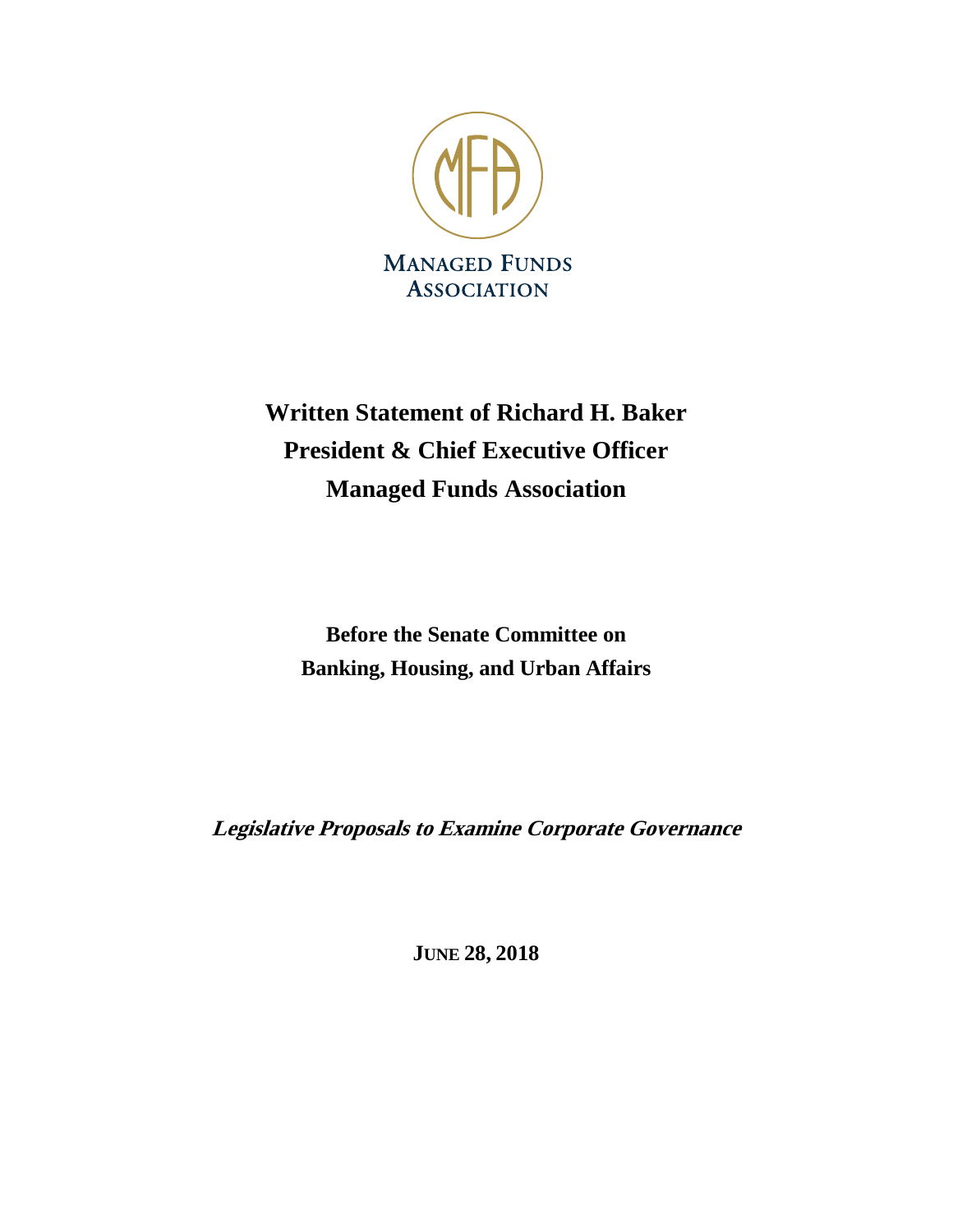Chairman Crapo, Ranking Member Brown, and Members of the Committee, I am Richard H. Baker, President & Chief Executive Officer of the Managed Funds Association ("**MFA**"). I am pleased to provide this statement on behalf of MFA to present our members' views on S. 1744, the "Brokaw Act," one of the legislative proposals that are the focus of today's hearing. MFA represents the majority of the world's largest hedge funds and is the primary advocate for sound business practices for hedge funds, funds of funds, managed futures funds, and service providers. MFA's members manage a substantial portion of the approximately \$3 trillion invested in hedge funds around the world. Our members serve pensions, university endowments, and other institutions.

MFA's members are among the most sophisticated investors and play an important role in our financial system. They provide liquidity and price discovery to capital markets, capital to companies seeking to grow or improve their businesses, and important investment options to investors seeking to increase portfolio returns with less risk, such as pension funds trying to meet their future obligations to plan beneficiaries. As investors, MFA members help dampen market volatility by providing liquidity and pricing efficiency across many markets. Hedge fund managers are fiduciaries that invest funds on behalf of accredited and institutional investors. Our members' skills help institutions and their stakeholders plan for retirement, honor pension obligations, and fund scholarships, among other important goals.

Short selling is an important strategy used by many MFA members and other investors. Many institutional investors – such as pension funds, endowments, and foundations – use short selling as a tool to manage risk and reduce the overall economic exposure of an investment portfolio. By using short selling in a manner that hedges risk, investors are able to reduce their overall market exposure and achieve higher risk-adjusted returns.

Short selling helps markets function efficiently by increasing price efficiency, providing market liquidity, promoting capital formation, and potentially reducing economy-damaging price bubbles. Markets function best when they represent the broadest possible set of views. Short selling allows investors to say when they believe an asset is overvalued. The more efficient a market is at determining prices, the better it will function for investors. If investors think markets can only go up, the price of that stock would continue to increase, creating a bubble that eventually has to pop – putting practically every investor, and if the bubble is large enough even the overall economy, at risk. This is what happened following the speculation of the dot-com bubble during the late 1990s. When long buyers and short sellers counterbalance each other, prices are more likely to reflect the actual value of the assets.

Short selling is subject to a robust regulatory framework, primarily encapsulated in Regulation SHO, that has been effective in preventing potentially abusive short sale activity. In addition to Regulation SHO, those engaged in short selling are subject to the broad anti-fraud provisions of the federal securities laws, which provide the SEC with extensive authority to investigate and punish fraudulent conduct. MFA strongly supports punishment of those who commit fraud, which is essential to ensuring integrity, fairness,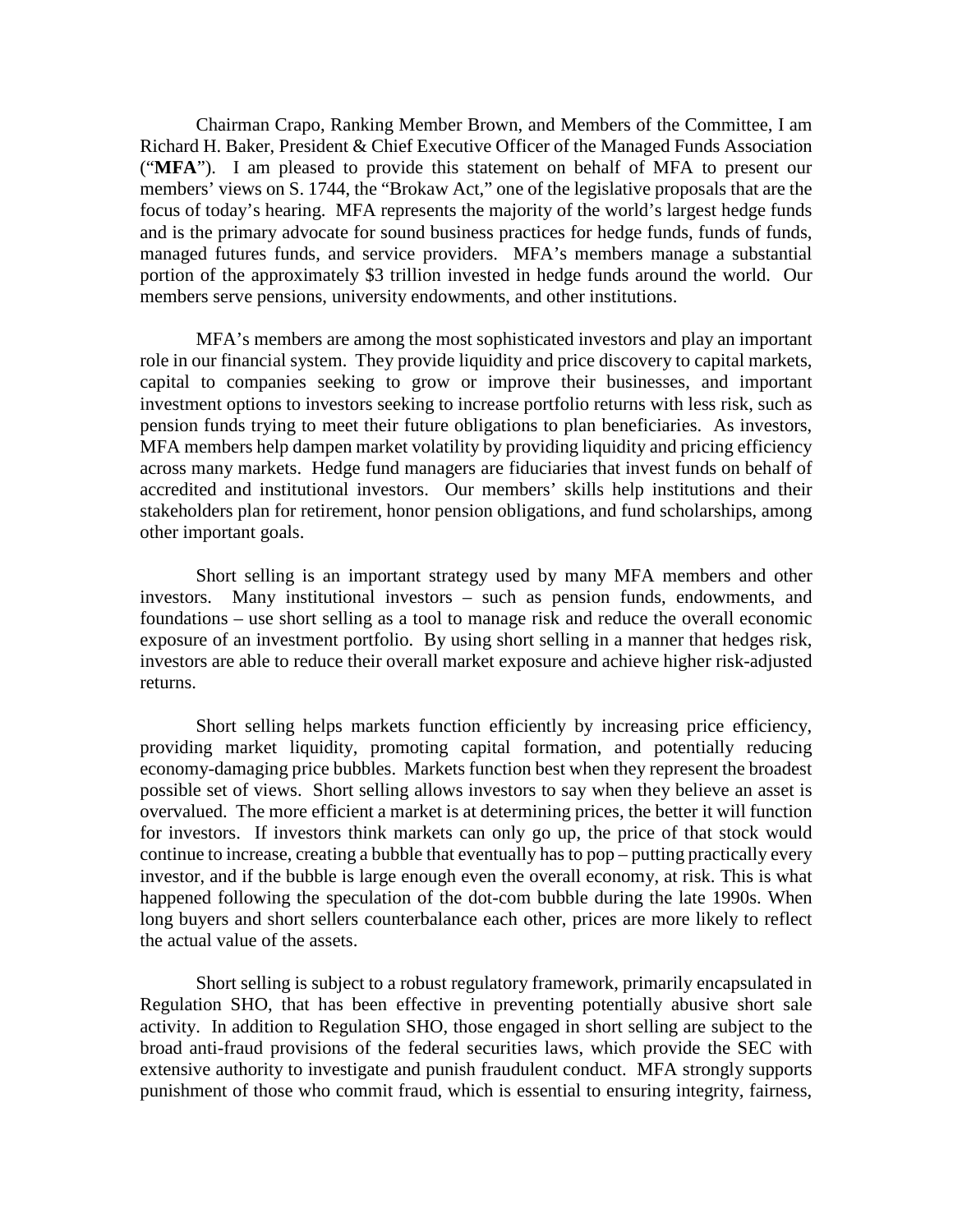and public confidence in our capital markets.

As part of this regulatory framework, there is also a substantial amount of aggregate information about short sales that is publicly available, and more information is readily available to regulators. This information gives regulators quick, easy access to aggregate, market-wide short sale information.

S. 1744 would require for the first time the public disclosure of individual investor short positions. We strongly believe the existing system of regulation and reporting of short selling is effective, and that public disclosure of individual investor short positions would be inconsistent with the long-standing, effective approach taken by Congress and the SEC.

Short sales are fundamentally different from long investments and accordingly are disclosed to the public on an aggregate basis, and not on an individual investor basis. A holder of a long position in a company has the right to vote in shareholder elections that influence the direction of the company. A holder of a short position in that company, however, has no voting rights. This vital distinction leads to different public reporting requirements for long positions and short positions, *i.e.*, individual investor disclosure for long positions, and aggregate disclosure for short positions, that should be maintained.

Public disclosure of individual investor short positions would harm markets by discouraging investors from utilizing short selling and consequently reducing price efficiency and market liquidity, which would make it more difficult for issuers – whether banks, corporates, or sovereigns – to raise capital. Public disclosure of individual investor short positions also would likely be misinterpreted by investors and lead to increased volatility and herding behavior to the detriment of investors and companies.

The following discussion provides a comprehensive overview of short selling and its regulatory framework, and explains in detail these likely harmful effects that would result from public disclosure of individual investor short positions. Short selling helps keep our markets liquid and efficient, which leads to healthier markets for investors and companies and in turn promotes the allocation of capital to our economy.

I appreciate the opportunity to present this statement on behalf of MFA as the Committee considers legislative proposals relating to corporate governance. MFA is committed to working with Members and staff of Congress, the Committee, and regulators to ensure the continued vibrancy of our financial markets and to strengthen our Nation's economy. MFA would be happy to answer any questions that you may have.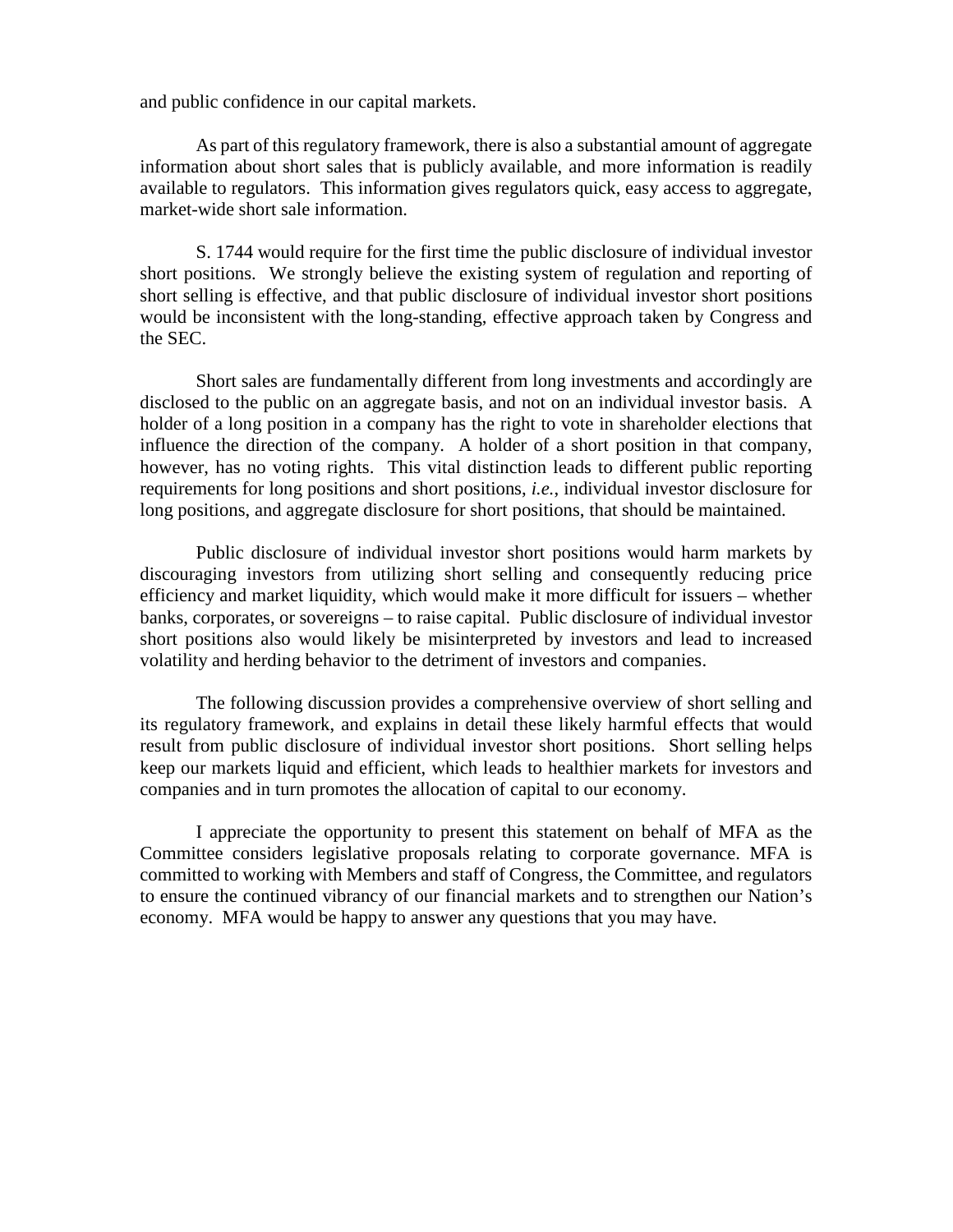# I. Introduction

Short selling is an important strategy used by investors, including fiduciaries managing others' assets. Market participants engage in short selling for different reasons, including to manage risk, hedge portfolios, and reflect a view that the current market price of a security is above its fair value.

The goal of this paper is to demystify short selling and explain how, through appropriate regulation, it leads to healthier markets for investors and companies.

# **(am)** Key Takeaways

- Investors use short sales for many purposes, including to express a view that a stock is overvalued based on fundamental analysis, to hedge different types of risk in their portfolio and to reduce volatility. Market makers use short sales to facilitate investors' buying and selling stocks.
- Short sales of all types lead to significant benefits for investors, companies, and markets. They can have a stabilizing effect on the market and are not the cause of rapid price declines of stocks. Similarly, short selling does not increase volatility during periods of market stress.
- Short selling activities are federallyregulated. The SEC has adopted a comprehensive set -of regulations and reporting requirements designed to prevent abusive practices.
- Short sales are distinct from long investments and accordingly are disclosed to the public on an aggregate basis. Disclosure of individual investor short positions would likely lead to negative consequences for investors and companies.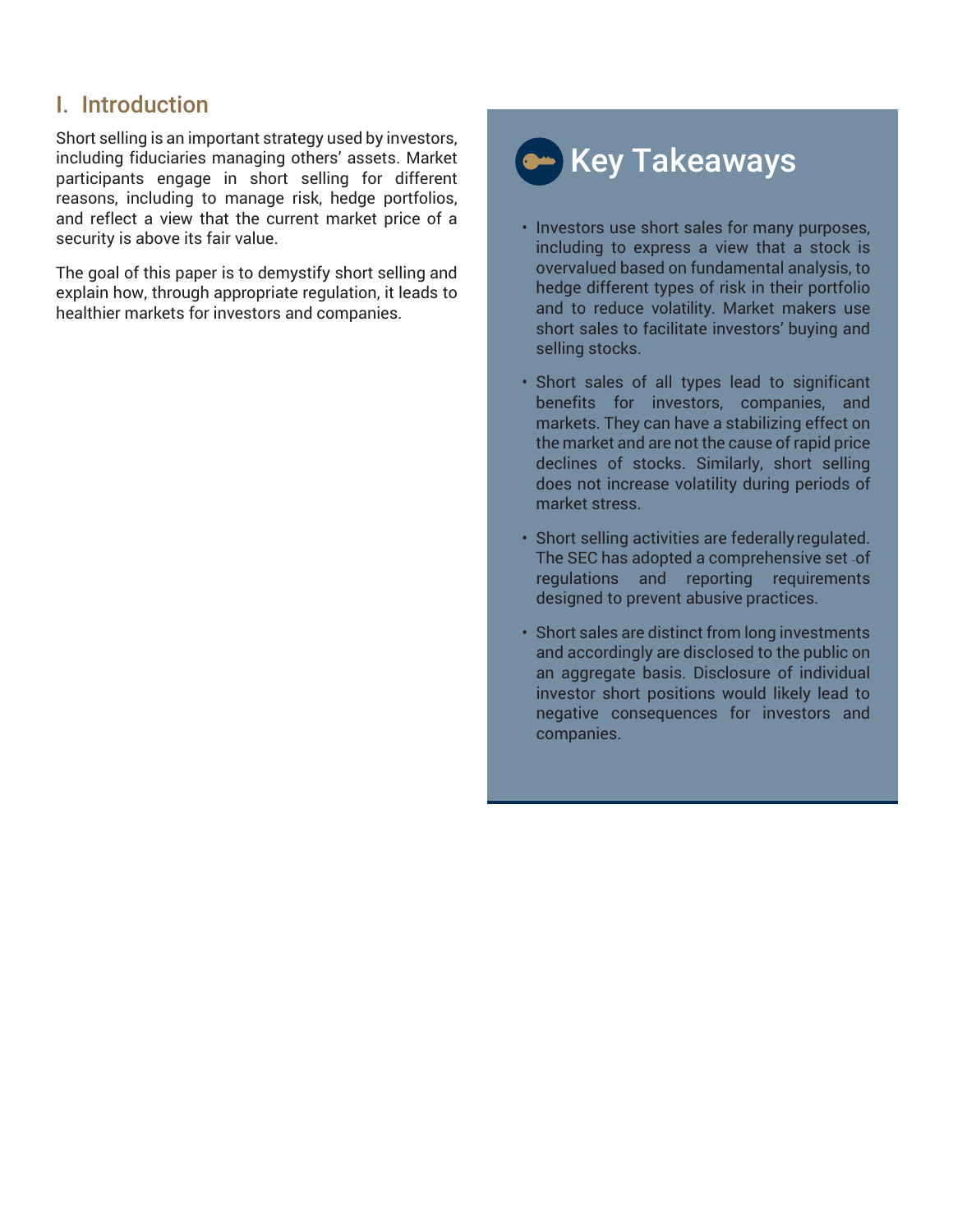## II. What is a Short Sale?

In a short sale, an investor borrows a security and sells it, then later buys back the security and returns it. Typically, the short seller borrows the security from a broker-dealer or an institutional investor, such as a mutual fund, pension fund, or insurance company. The short seller ultimately closes out the short position by purchasing the security on the open market (or by using an equivalent security it already owns), and returns the security to the lender.

For example, an investor may believe that the stock price of Company A is overvalued. Company A is trading at \$60 per share, so the investor borrows shares of Company A stock at \$60 per share and immediately sells them in

a short sale. Later, Company A's stock price declines to \$50 a share, and the investor buys shares back in order to return the borrowed shares. Since the price is lower, the investor profits on the difference  $-$  \$10 per share (minus transaction costs and interest paid to the lender). However, if the price of Company A's stock goes up, the investor must buy back shares at a higher price and will lose money.<sup>1</sup>

Short sales play an important role in our markets and are quite common. In fact, the SEC has found thatshort sales account for approximately 49 percent of listed equity share volume.<sup>2</sup>



1 See Key Points About Regulation SHO, Securities and Exchange Commission, available at: http://www.sec.gov/investor/pubs/regsho.htm.

2 See Study on Short Sale Position and Transaction Reporting, SEC Division of Economic and Risk Analysis (June 2014) ("SEC Staff Study"), available at: [https://www.sec.](https://www.sec.gov/files/short-sale-position-and-transaction-reporting%2C0.pdf) [gov/files/short-sale-position-and-transaction-reporting%2C0.pdf.](https://www.sec.gov/files/short-sale-position-and-transaction-reporting%2C0.pdf)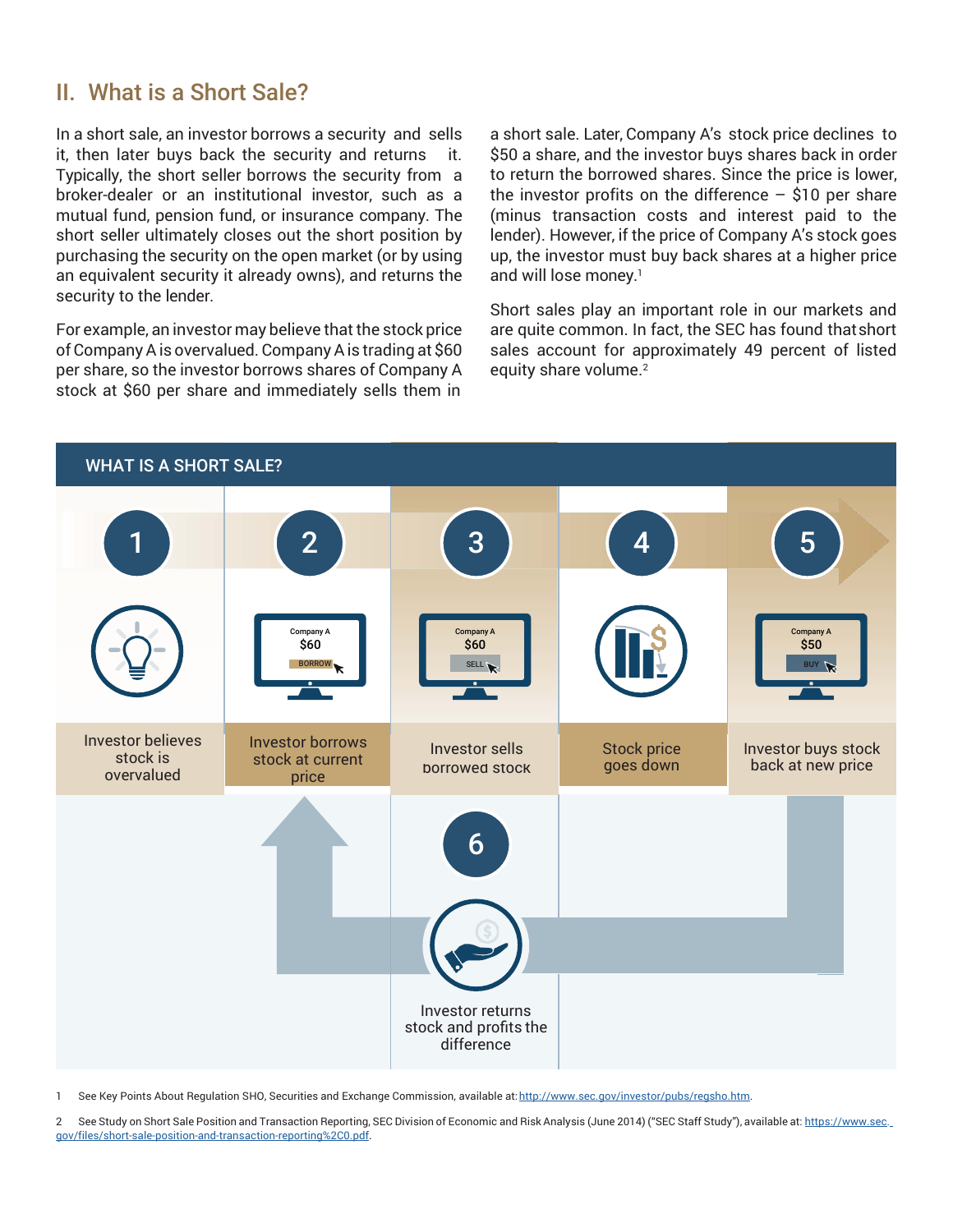# Why Are Short Sales Used?

## **Short sales are used to:**

- **• Express a view about the value of a company.**  Investors engaging in fundamental research typically analyze and interpret public information to determine if they believe a stock is under or overvalued. Ifthey believe a stock is undervalued, investors purchase the stock, while if they believe it is overvalued, they sell the stock. If investors do not own the stock they determine is overvalued, they can sell it by means of a short sale.
- **• Balance investments.** An investor with a short position in a company may later take a long position in the company. An investor engaged in fundamental and extensive research is often able to determine when he/she believes a company has become undervalued and change from a short position to a long position.
- **• Hedge different types of market exposures.** For example, an investor with a long position in the stock of Beverage Company A may also take a short position in the stock of Beverage Company B. The short position is designed to eliminate the risk in the long position of Beverage Company A that the beverage industry underperforms the market. It is not an indication that the investor believes Beverage Company B is overvalued.
- **• Manage portfolio risk.** In the alternative, an investor could take a short position in the stock of Consumer Goods Company A (or multiple consumer goods companies) to reduce the risk in the long position of Beverage Company A that the consumer goods sector underperforms. Again, the short position does not indicate that the investor believes the companies are overvalued; rather the short position is an insurance policy against market downturn in that sector.
- **• Reduce the total exposure of a long portfolio to the broader market.** By taking short positions in a basket of stocks, an index, or an ETF, short sales allow investors to minimize the general risk that markets will go up or down.
- **• Reduce risk in positions in the same company.** In a convertible bond arbitrage strategy, an investor purchases convertible bonds of a company and also sells short the company's stock. A convertible bond can be converted into stock at a pre-determined time and price. In this strategy, the investor uses short sales to reduce some of the risk of holding the convertible bonds.
- **• Facilitate market making**. In addition to investors, market makers also use short selling. Market makers are broker-dealers that stand ready to buy and sell stocks on a regular basis at a quoted price. Market makers sell short when filling customer orders for stocks that they do not already hold in their inventory. Market makers also use short selling to facilitate customer orders in other types of securities, such as equitybased options. Market makers have been found to account for about 35 percent of short sales.<sup>3</sup>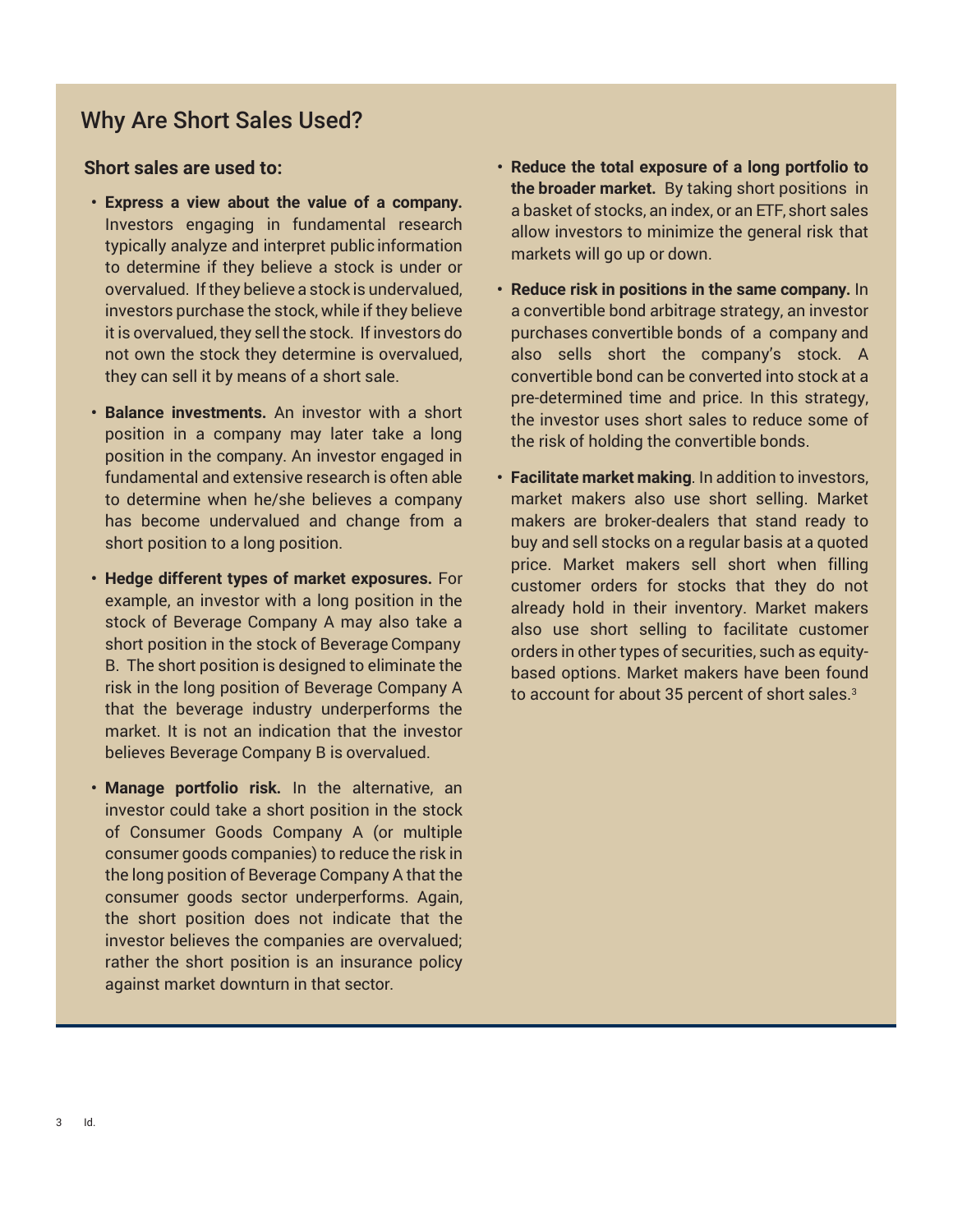# III. How Do Investors Borrow Securities for Short Sales?

Securities lending is an important part of the short selling process. If an investor sells short and does not arrange to borrow the security, the buyer of the security would not receive the security. This is called "naked shorting" and results in a "failure to deliver" (i.e., the seller failsto deliver the security to the buyer). As explained in more detail below, SEC rules generally prohibit naked shorting.

Broker-dealers and institutional investors often lend securities in connection with short sale transactions. Typically, an institutional investor will lend securities to a broker-dealer, which will relend the securities to an investor for short selling. An institutional investor can generate significant income by lending its securities.

The short selling customer will secure its obligation to return the borrowed security to its broker-dealer lender by posting the short sale proceeds and an additional amount (called margin) with the broker-dealer. The broker-dealer borrower, in turn, secures its obligation to return the borrowed security to the institutional lender by pledging cash or non-cash collateral. Institutional lenders receiving cash collateral typically reinvest it to

generate interest income.

Market conditions determine what the borrower will pay. If the security is generally available to be borrowed in the securities lending market, the institutional lender will rebate to the broker-dealer borrower a small amount based on an interest rate. If the security has limited availability to be borrowed, the broker-dealer borrower may have to pay the institutional lender a smallamount (called a negative rebate). In either case, if the collateral is non-cash, the borrower will also pay the lender a loan fee.4 When the short seller closes out the short sale, he/ she purchases the security and delivers it to the lender.

The securities lending process is an effective method for investors to engage in short selling and for institutional investors to act as lenders and generate additional income for their investors. The broad range of institutional investors lending their shares for short selling is also a clear indication that these investors do not view short selling as detrimental to the price of the shares.

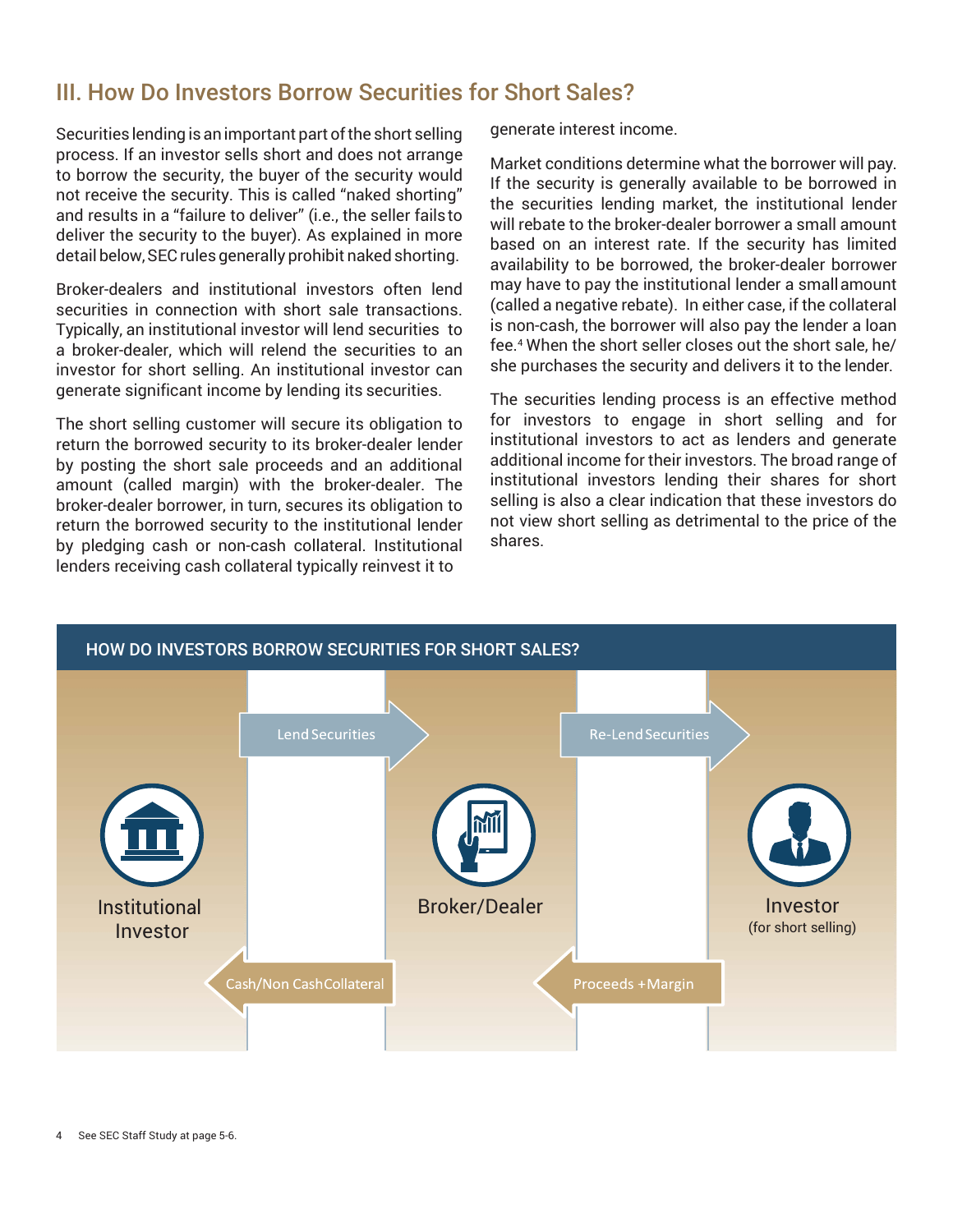# IV. How Does Short Selling Affect Investors, Companies, & Markets?

Investors use short selling as a tool to manage risk and reduce the overall economic exposure of an investment portfolio. Many institutional investors – such as pension funds, endowments, and foundations – invest in investment vehicles that engage in short selling as a means to mitigate overall risk to their portfolios. By using short selling in a manner that hedges risk, investors are able to reduce their overall market exposure and achieve higher risk-adjusted returns.

## **How Short Selling Helps Investors & Promotes Healthier Markets:**

- Increases Price Efficiency
- Provides Market Liquidity
- Promotes Capital Formation
- Reduces Price Bubbles

Short selling helps markets function efficiently by increasing price efficiency,<sup>5</sup> providing market liquidity, $6$ promoting capital formation, and potentially reducing economy-damaging price bubbles. The SEC and the academic community regularly affirm these important benefits to investors, companies, and markets.7 Below is a short description of how these benefits help investors and lead to healthier markets.

#### Stock Prices are More Accurate

Price efficiency is a measure of how accurately market prices reflect available information. A security's price is deemed to be efficient if it accurately reflects market participants' collective opinion of its fundamental value. An efficient price would reflect both optimistic and pessimistic investor opinions.

Transaction prices best reflect information when investors who make investment decisions on the basis of estimates of fundamental value can invest without restrictions or costs. If fundamental investors do not own the stock they determine is overvalued, they can sell it by means of a short sale. In this way, fundamental investors, such as hedge funds, some mutual funds, and others, contribute to price efficiency through the use of short selling.<sup>8</sup>

#### Markets are More Liquid & Less Volatile for Investors

Market liquidity is the ability of trades to occur in reasonably large amounts at or near the market price. A liquid security is one in which buyers and sellers can transact in reasonably large sizes with only a minimal impact on the price of the security.

Short selling promotes market liquidity through different methods. One method is through market makers who fill customer orders for securities. Short selling by market makers helps offset imbalances in the flow of buy and sell orders, when demand would otherwise exceed supply.

*It is a widely held misconception that short selling increases market volatility during times of extreme market stress, leading to accelerated declines in prices. In fact, evidence shows that during a price decline, short sellers will often sell less, or close out their short positions by purchasing shares of the security, which offsets sales by long position holders.*

Perhaps even more importantly, short selling supplies liquidity and reduces volatility when short sellers trade in the opposite direction of price movements. It is a widely held misconception that short selling increases

5 See, e.g.*,* Ekkehart Boehmer & Julie Wu, Short Selling and the Informational Efficiency of Prices, (Working Paper, Aug. 16, 2010), available at: [http://ssrn.com/](https://papers.ssrn.com/sol3/papers.cfm?abstract_id=972620) [abstract=972620.](https://papers.ssrn.com/sol3/papers.cfm?abstract_id=972620)

6 See SEC Staff Study at Appendix E ("The academic literature provides ample theoretical support for, and empirical evidence of, the importance of short selling for liquidity.").

7 Id. ("Theoretical studies support the notion that short sellers promote price efficiency, finding that restrictions on short selling should lead to less accurate prices, higher volatility, and should hinder price discovery.").

See SEC Staff Study at page 11.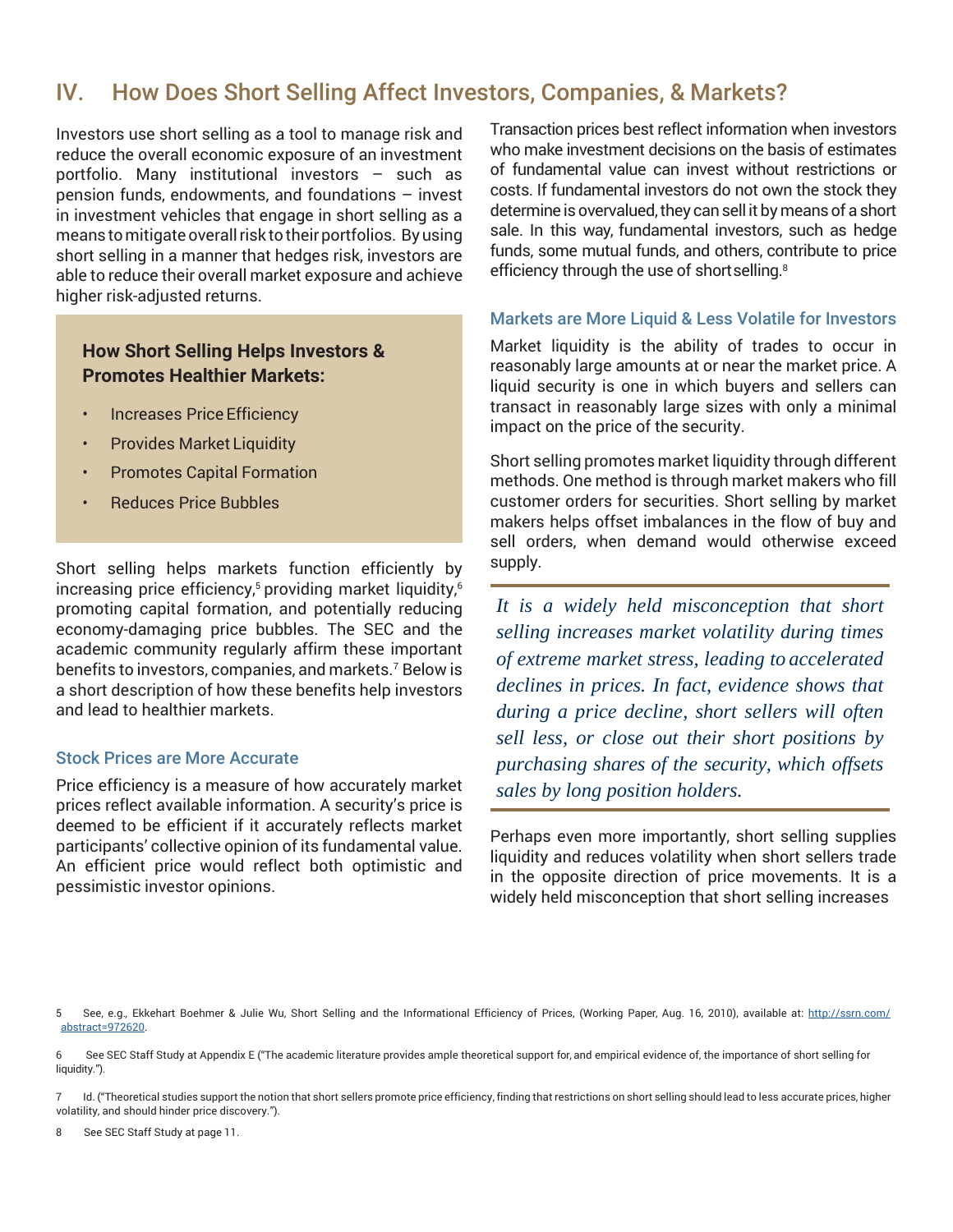market volatility during times of extreme market stress, leading to accelerated declines in prices. In fact, evidence shows that during a price decline, short sellers will often sell less, or close out their short positions by purchasing shares of the security, which offsets sales by long position holders.<sup>9</sup>

During the financial crisis, for example, there were claims that short selling was responsible for significant declines in shares of financial companies. In response, the SEC in September 2008 adopted a temporary ban on short sales of financial companies. The "protected" class also included many companies beyond financials. During the temporary ban, however, the shares of these companies continued to decline and did not appear to be affected by the ban.<sup>10</sup>

Following the ban, SEC staff analyzed data on short selling activity during the volatile period in early September 2008 that prompted the SEC to adopt the ban. SEC staff found that the results were not consistent with the claim that episodes of extreme negative returns were caused by short selling activity. In fact, the analysis concluded that short sale volume is higher for periods of positive returns than for periods of negative returns.<sup>11</sup>

After the ban, then-SEC Chairman Christopher Cox indicated that the costs of the ban appeared to outweigh the benefits, and that he would have been unlikely to adopt the ban based on this information.<sup>12</sup>

*Then-SEC Chairman Christopher Cox indicated that the costs [associated with a short selling ban] appeared to outweigh the benefits.*

## Capital is More Efficiently Allocated to Companies In promoting price efficiency, short selling also improves

the allocation of capital to its most productive uses, which facilitates capital formation.

When a stock is overvalued, the expected returnimplied by its price is too low,which leads to an artificially low cost of capital. For example, if some stocks are overvalued, too much capital is likely to be allocated to these companies. The result is that overvalued companies may fund less profitable or unprofitable projects, while profitable projects could go unfunded by companies whose stock is undervalued.

Short selling also facilitates capital formation by contributing to more liquid markets. Liquid markets promote capital formation because investors prefer to invest capital in markets with low transaction costs and in which they can quickly establish and liquidate positions.

## Reduces the Risk of Market Bubbles

From a long-term perspective, stocks that are overvalued present a problem for the economy. The market will eventually correct the mispricing, but in the meantime, real resources may flow to the overvalued stock or industry. Perhaps the best example was the housing bubble that popped in 2008. Investments in mispriced real estate led to long-term disruptions in the real economy long after the bubble was corrected. Another example was the dot-com bubble, where markets corrected overvalued stocks in a relatively short period of time but firms and employees took much longer to recover $13$ 

The absence of short selling in those cases could have made the situation worse. Short selling also helps reduce the risk of future market bubbles.

9 See, e.g., Daniel Aromi and Cecilia Caglio, Memorandum from SEC Office of Economic Analysis to SEC Chairman Christopher Cox on Short Selling Activity During the First Weeks of September 2008 (Dec. 16, 2008), ("SEC Memorandum") available a[t:http://www.sec.gov/comments/s7-08-09/s70809-369.pdf.](http://www.sec.gov/comments/s7-08-09/s70809-369.pdf)

10 See, e.g., Robert Battalio, Hamid Mehran, and Paul Schultz, Market Declines: What Is Accomplished by Banning Short-Selling?, Federal Reserve Bank of New York, Current Issues in Economics and Finance, vol. 18, no. 5 (2012) ("The preponderance of evidence suggests that the bans did little to slow the decline in the prices of financial stocks.") ("Federal Reserve Short Selling Paper"), available at[:https://www.newyorkfed.org/medialibrary/media/research/current\\_issues/ci18-5.pdf.](https://www.newyorkfed.org/medialibrary/media/research/current_issues/ci18-5.pdf)

11 See SEC Memorandum ("We find that for all but one subgroup, short selling is higher during periods of extremely positive returns than in periods of extreme negative returns . . .These findings indicate that, on average, short seller's intraday activity is contrarian. On average, short sales seem to decrease intraday volatility by selling relatively more during periods of positive returns.").

12 Rachelle Younglai, Reuters, SEC Chief Has Regrets Over Short-selling Ban (Dec. 31, 2008).

13 See Federal Reserve Short Selling Paper at page 2.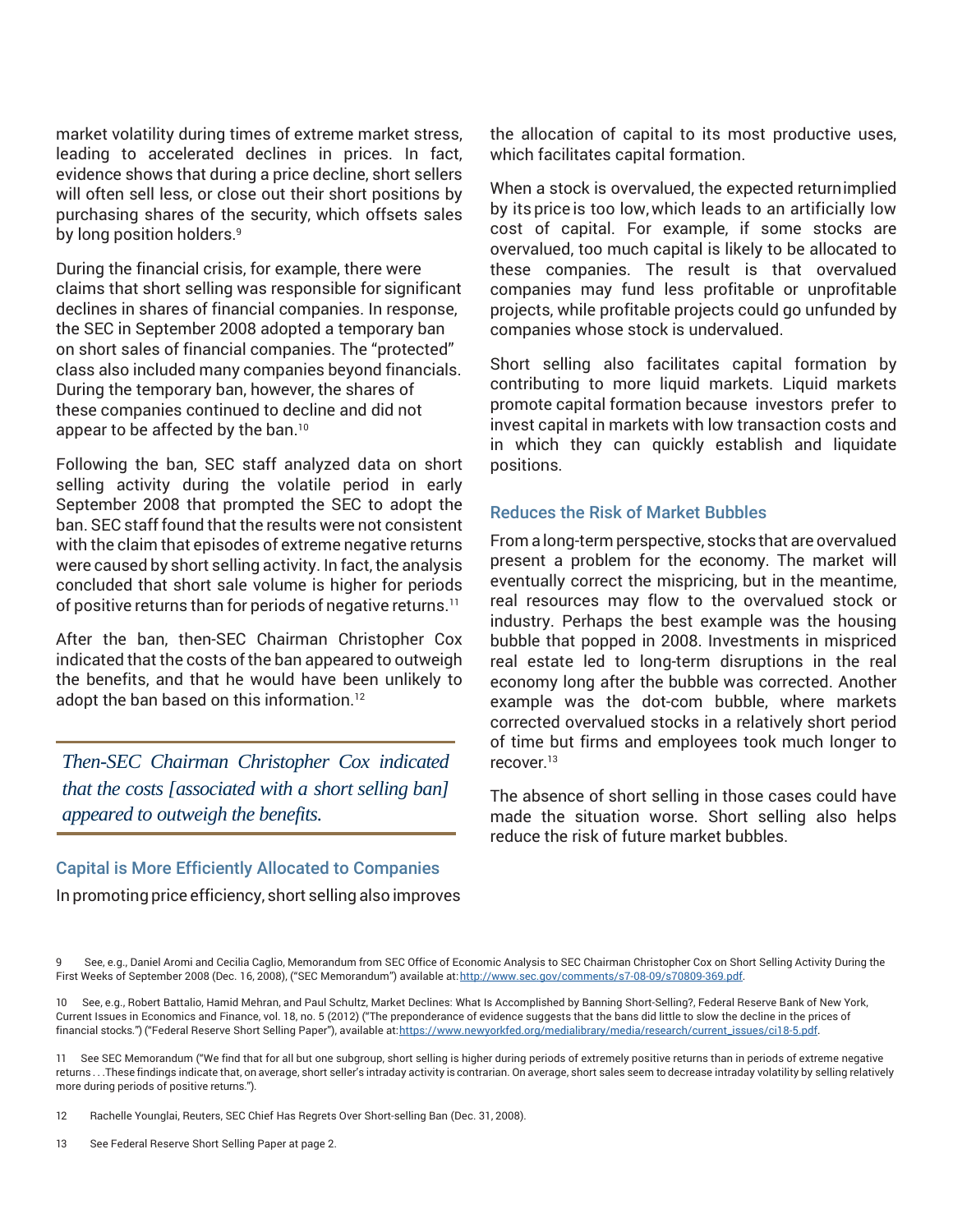## V. How are Short Sales Regulated?

The SEC regulates short sales primarily through Regulation SHO, which became effective in 2005. Regulation SHO modernized short selling regulation by addressing concerns regarding persistent failures to deliver and potentially abusive naked short selling.

As noted above, in a naked short sale, the seller does not borrow or arrange to borrow the securities in time to make delivery to the buyer within the standard three-day settlement period. As a result, the seller fails to deliver securities to the buyer when delivery is due (a failure to deliver).

Failures to deliver can also occur for legitimate reasons. For example, human or mechanical errors or processing delays from transferring securities in physical certificate rather than book-entry form could cause a failure to deliver on a long sale. For short sales, market makers that sell short a thinly traded, illiquid stock in response to customer demand may have difficulty obtaining securities in time for delivery.

The SEC designed Regulation SHO to address concerns associated with failures to deliver and it has further amended Regulation SHO to strengthen its requirements and eliminate certain exceptions.

As amended, Regulation SHO imposes the following requirements on short selling:

- **• Rule 200 – Marking Requirements:** Rule 200 requires that orders placed with a broker-dealer must be marked "long," "short," or "short exempt."
- **• Rule 201 – Short Sale Price Test Circuit Breaker :**  Rule 201 is designed to prevent short selling from driving down further the price of a security that has already experienced a significant price decline and to facilitate the ability of long sellers to sell first upon such a decline. The rule restricts the price at which short sales may be effected when a stock has triggered a circuit breaker by experiencing a price decline of at least 10 percent in one day. When the

circuit breaker is in effect, a person may not execute a short sale at a price that is less than or equal to the current price. Once the circuit breaker has been triggered, the price test restriction will apply to short sale orders in that security for the remainder of the day and the following day.

- **• Rule 203(b)(1) and (2) – Locate Requirement:** Rule 203 requires a broker-dealer to have reasonable grounds to believe that a security can be borrowed so that it can be delivered on the delivery date before effecting a short sale order in any equity security (known as a locate). This locate must be made and documented prior to effecting the short sale.
- **• Rule 204 – Close-out Requirement:** Rule 204 requires broker-dealers to close out failure to deliver positions by purchasing or borrowing securities of like kind and quantity. The broker-dealer generally must close out a failure to deliver for a short sale transaction by no later than the beginning of regular trading hours on the settlement day following the settlement date.

In October 2008, the SEC supplemented the Regulation SHO framework to prevent failures to deliver by adopting Rule 10b-21, an antifraud rule under the Securities Exchange Act of 1934 (Exchange Act). This rule prohibits a customer from deceiving a broker about its intention or ability to deliver a security before the settlement date. Rule 10b-21 reinforces Regulation SHO by imposing additional liability on a person that fails to deliver a security on or before the delivery date.

The Regulation SHO framework for short selling has worked exceedingly well in reducing failures to deliver. In 2011,forexample,theSEC'sDivisionofRisk,Strategy and Financial Innovation, found that since 2008, failures to deliver had declined by 65.7 percent across all securities, and failures to deliver had declined by 85.1percent for threshold stocks (shares with persistent failures to deliver).14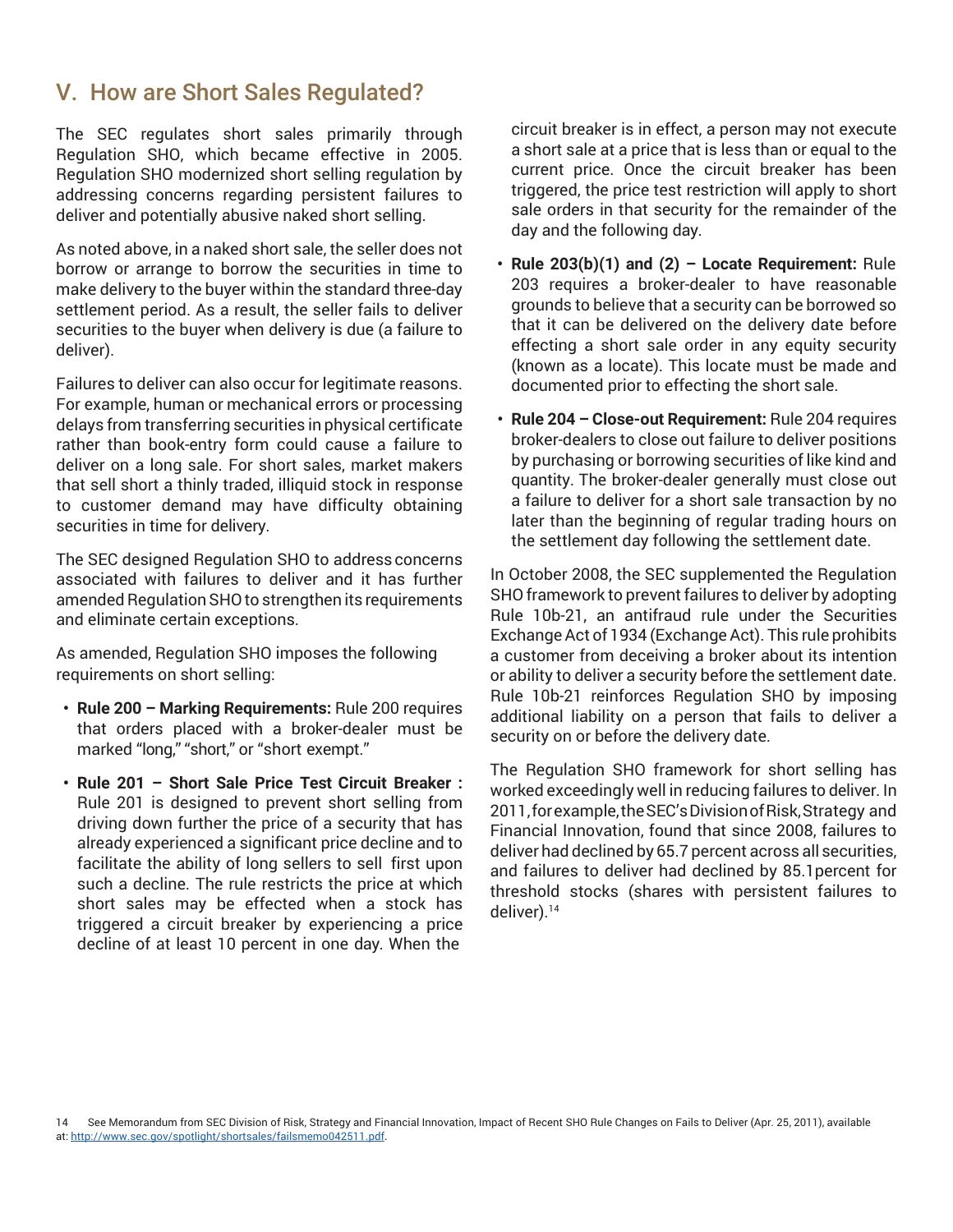Overall, Regulation SHO has been effective in preventing potentially abusive short sale activity. In fact, the SEC has noted that short selling abuse is less commonthan other types of market abuse.<sup>15</sup>

*Overall, Regulation SHO has been effective in preventing potentially abusive short sale activity.In fact, the SEC recently noted that short selling abuse isless common than othertypes of market abuse.*

In addition to Regulation SHO, those engaged in short selling are subject to the broad anti-fraud provisions of the federal securities law, such as Rule 10b-5 under the Exchange Act, which prohibits any manipulative conduct, including intentional dissemination of false information. The SEC has extensive authority to investigate and punish fraudulent conduct.

#### How Are Short Sales Reported?

In addition to Regulation SHO, the SEC oversees short sales through an extensive system of reporting. There is a substantial amount of information about short sales that is publicly available, and more information is readily available to regulators

Taken together, this information gives regulators quick, easy access to aggregate, market-wide short sale information.

The Financial Industry Regulatory Authority (FINRA), which is the self-regulatory organization (SRO) that regulates and oversees broker-dealers pursuant to SEC oversight, plays an important role in short sale reporting. As the SRO for broker-dealers, FINRAcollects short interest information in individual securities from broker-dealers and aggregates the information. FINRA requires that broker-dealers report short positions in all equity securities twice monthly through its online filing.

## **Information Reported on Short Selling Activity:**

- Twice-monthly publicly available short interest information for individual stocks.
- Publicly available daily aggregate short sale volume for individual stocks.
- Institutional investor short sale trading information maintained by broker-dealers and available to the SEC upon request.
- Short selling and other trading data upon implementation of the SEC Consolidated Audit Trail that will be accessible by theSEC and other regulators.

In a process that takes approximately 11 days after the settlement date, or two weeks after the last trading date for the short positions, FINRA validates and aggregates the information and, along with the NYSE and NASDAQ, publishes it.16

In addition to the short interest reports, FINRA also publishes two other short selling reports in conjunction with stock exchanges. One report is comprised of the daily aggregated short sale volume in individual securities.

A second report provides individual short sale transactions in all exchange-listed equity securities. These data sets are published by FINRA and/or the stock exchanges on no more than a one-month delay and can be found on their websites.<sup>17</sup>

<sup>15</sup> See SEC Staff Study at page 74 ("There were 273 Commission enforcement actions from 2004 through 2010 than involved market manipulation. Of these, only 14% involved short-side manipulation while 86% did not involve short selling.")

<sup>16</sup> This information is available at: <http://www.nyxdata.com/Data-Products/NYSE-Group-Short-Interest> and https://www.nasdaq.com/quotes/short-interest.aspx.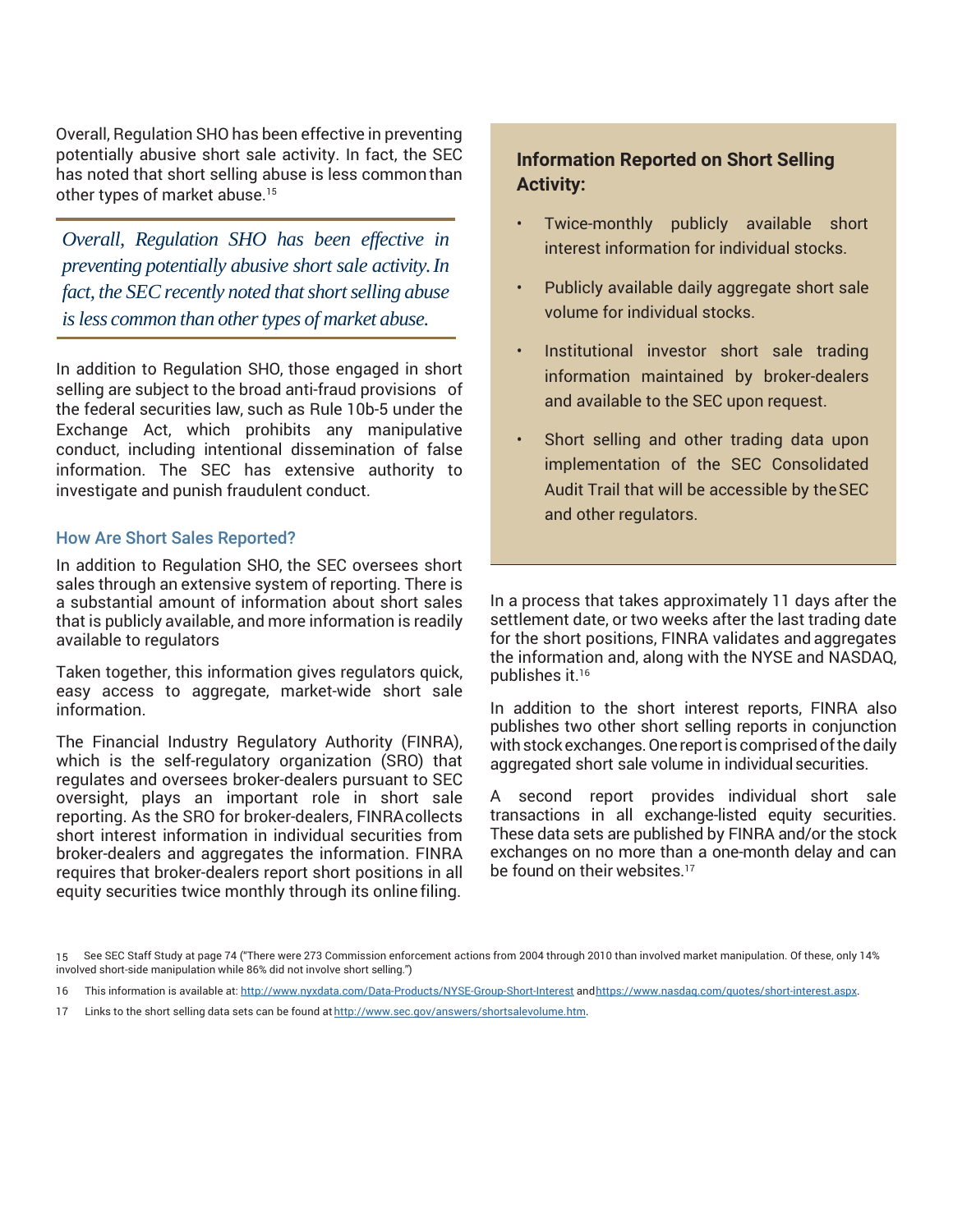In 2011, the SEC adopted a rule that requires brokerdealers to maintain additional information about the trading activities of large traders.<sup>18</sup> Under the rule, brokerdealers for large traders are required to maintain records of transactions effected through accounts of such large traders and electronically report these transactions to the SEC upon request through the Electronic Blue Sheets systems that are used for reporting trade information.<sup>19</sup> This reporting system has enhanced the SEC's abilityto quickly access trading data from such large traders.

The SEC also has broad authority to request short selling information from its registrants, including mutual fund and hedge fund managers, which must maintain the information pursuant to the Investment Advisers Act.<sup>20</sup> The SEC uses its authority to detect and investigate any potentially abusive practices.

In addition to these reports, the SEC in the future will have access to additional short sale information. The SEC has adopted a rule to create a Consolidated Audit Trail that would allow regulators to track all activity throughout the U.S. markets in National Market System (NMS) securities.21 The rule requires national securities exchanges to submit a plan to create, implement and maintain the Consolidated Audit Trail. In 2016, the SEC approved the plan and soon the Consolidated Audit Trail will allow the SEC and the exchanges to have access to extensive information on all orders to trade NMS securities. Later this year, securities exchanges must begin submitting data to a central repository.

The audit trail data will include information on short sale order marks, the identity of the customer and an open/ close indicator. Significantly, the SEC staff has indicated that, with access to this information, the SEC may be able

to run processes to track short selling and buy-to-cover activity and to identify the activity of large short sellers.<sup>22</sup>

These short sale reports provide the SEC with detailed information it can use to better ensure that the benefits of short selling flow to investors, companies, and markets while protecting investors.

#### The Dodd-Frank Act and Short Sale Reporting

The short sale reports that the SEC has established match up well with the section of the Dodd-Frank Act related to short sale reporting. Section 929X(a) of the Dodd-Frank Act instructs the SEC to provide for the public disclosure of aggregate short sale information.<sup>23</sup> In addition to the text of Section 929X(a), the legislative history of the Section confirms that disclosure should be of aggregate, rather than individual, short positions.<sup>24</sup> Aggregate information is consistent with the type of short selling information that is currently reported by FINRA and the stock exchanges.

#### European Short Sale Reporting

In response to the financial crisis, European policymakers established a framework for investors to report and publicly disclose significant short positions in shares of European companies. Since November 2012, the European Regulation on Short Selling and Certain Aspects of Credit Default Swaps (EU SSR) has been in effect. Under the EU SSR, investors must report short positions of 0.2 percent of share capital and above to regulators and disclose short positions of 0.5 percent and above of share capital to thepublic.

18 Rule 13h-1 under the Exchange Act. A "large trader" includes a person whose securities transactions equal or exceed 2 million shares or \$20 million during any calendar day, or 20 million shares or \$200 million during any calendar month.

19 "Bluesheeting" refers to the system by which the SEC asks a broker-dealer to identify the investor who made a trade that the broker-dealer executed.

20 Rule 204-2.

21 Rule 613 under the Exchange Act. Additional information on the Consolidated Audit Trail Rule is available at: [https://www.sec.gov/divisions/marketreg/rule613-info.](https://www.sec.gov/divisions/marketreg/rule613-info.htm) [htm](https://www.sec.gov/divisions/marketreg/rule613-info.htm) an[d https://www.catnmsplan.com/home/about-cat/planning/.](https://www.catnmsplan.com/home/about-cat/planning/)

22 See SEC Staff Study at page 24.

23 Section 929X(a) provides that the SEC shall prescribe rules providing for the public disclosure, on at least a monthly basis, of the name of the issuer and the title, class, CUSIP number, aggregate amount of the number of short sales of each security, and any failures to deliver the security following the end of the reporting period. The SEC has not adopted rules under this provision.

24 Section 929X(a) followed from the combination of the House and Senate bills that formed the basis for the Dodd-Frank Act. A review of these bills makes clear that Congress intended for public, aggregate short position disclosure. See letter from Richard H. Baker, President and CEO, Managed funds Association, to James A. Brigagliano, Deputy Director, Division of Trading & Markets, Securities and Exchange Commission, dated Feb. 7, 2011, available at: [http://www.managedfunds.org/wp-content/uploads/2011/06/2.7.11-MFA.Letter.on\\_.Short\\_.Sale\\_.Disclosures.under\\_.Section.929X.of\\_.Dodd\\_.Frank\\_.pdf.](http://www.managedfunds.org/wp-content/uploads/2011/06/2.7.11-MFA.Letter.on_.Short_.Sale_.Disclosures.under_.Section.929X.of_.Dodd_.Frank_.pdf)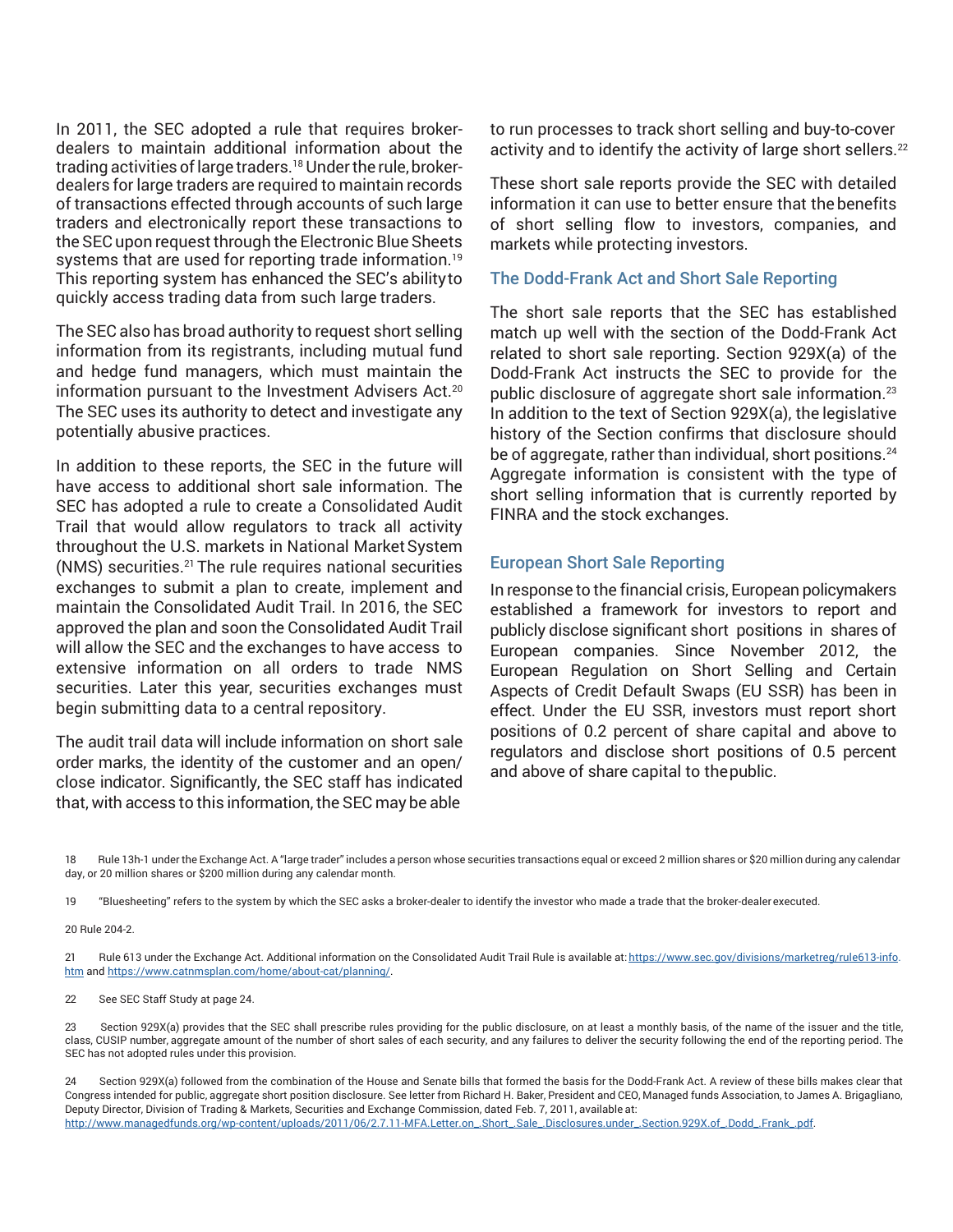In 2017, ESMA published a report on the EU SSR noting that while public disclosure brings increased transparency, it may also lead to pricing inefficiency and could reinforce herding behavior.25

In 2018, in the first comprehensive study<sup>26</sup> using data collected between 2013-2016, ESMA analyzed the impacts of the EU's short sale disclosure requirements on European markets (see adjacent box). ESMA found that disclosure thresholds influence the behavior of investors, who avoid crossing reporting thresholds in order to maintain the secrecy of their positions. This suggests that a disclosure regime suppresses market efficiency and the associated price discovery process. Moreover, ESMA found evidence of herding behavior caused by disclosure, observing that the data "strongly suggest that investors react to public disclosure by increasing the size of their [short] position, thereby reinforcing herd behaviour."

The lasting impact of public short position disclosureis likely to be reduced price efficiency and market liquidity, which would make it more difficult for issuers

– whether banks, corporates, or sovereigns – to raise capital.

## **Results of 2018 ESMA Short Sale Disclosure Analysis:**

- In 2018, ESMA analyzed the impact of the EU's short sale disclosure requirements on investor behavior. Using data collected between 2013-2016, ESMA found that the EU's disclosure rules influence market outcomes.
- First, ESMA found that market participants seek to avoid public disclosure by avoiding crossing the 0.5 percent threshold, suggesting that the threshold suppresses market efficiency by discouraging further increases in net short positions.
- Second, ESMA found that the public reporting threshold reinforces herding behavior in markets, with disclosure of a net short position above 0.5 percent by one investor leading to subsequent disclosures by other investors.

25 See ESMA's Technical Advice on the evaluation of certain elements of the Short Selling Regulation (Dec. 21, 2017), available at: [https://www.esma.europa.eu/sites/](https://www.esma.europa.eu/sites/default/files/library/technical_advice_on_the_evaluation_of_certain_aspects_of_the_ssr.pdf) [default/files/library/technical\\_advice\\_on\\_the\\_evaluation\\_of\\_certain\\_aspects\\_of\\_the\\_ssr.pdf.](https://www.esma.europa.eu/sites/default/files/library/technical_advice_on_the_evaluation_of_certain_aspects_of_the_ssr.pdf)

26 See "The Public Disclosure of Net Short Positions," in ESMA Report on Trends, Risks, and Vulnerabilities (April 13, 2018), available at: [https://www.esma.europa.eu/](https://www.esma.europa.eu/sites/default/files/library/esma50-165-538_report_on_trends_risks_and_vulnerabilities_no.1_2018.pdf#page%3D60) [sites/default/files/library/esma50-165-538\\_report\\_on\\_trends\\_risks\\_and\\_vulnerabilities\\_no.1\\_2018.pdf#page=60.](https://www.esma.europa.eu/sites/default/files/library/esma50-165-538_report_on_trends_risks_and_vulnerabilities_no.1_2018.pdf#page%3D60)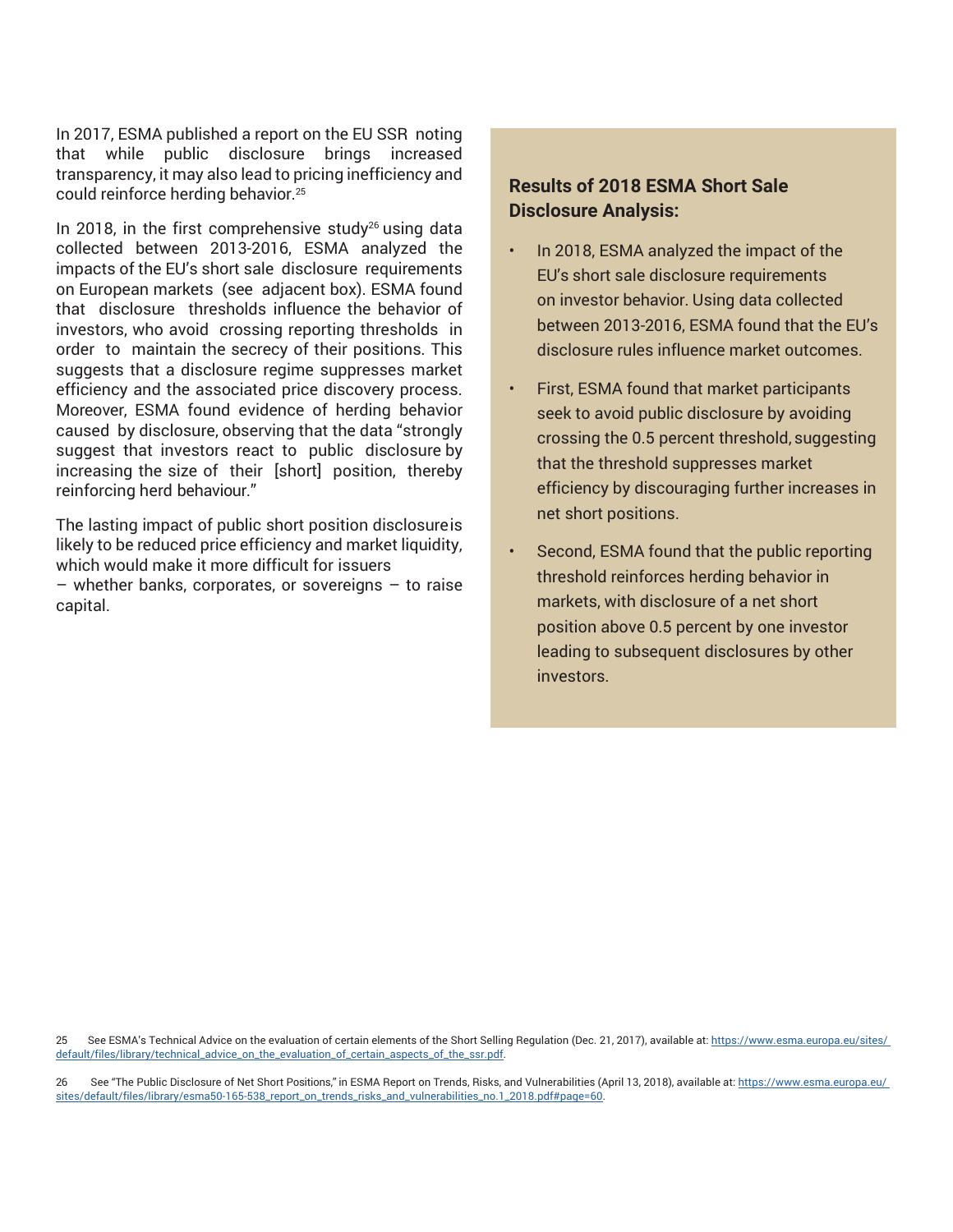# VI. Short Sale Reporting Requirements and Long Position Reporting Requirements

Many investors are more familiar with the public reporting requirements for holders of longpositions. As a result, the reporting requirements for holders of short positions are sometimes compared with the reporting requirements for holders of long positions.

Before examining the different reporting requirements for short and long positions, as well as the reasons for the SEC's determination, here are the SEC's main rules for public disclosure of long positions:

- Investors that own more than five percent of a company's outstanding securities report their long positions publicly either on SEC Schedule 13D or SEC Schedule 13G.
- Institutional investment managers that exercise investment discretion of \$100 million or more in certain U.S. publicly-traded equity securities report their long positions on SEC Form 13F within 45 days of the end of each calendar quarter.<sup>27</sup>

The remainder of this section explains the different approaches to reporting of long positions and short positions, and the reasons for the SEC's long-standing determination not to require public disclosure of individual investors' short positions.

## Disclosure of Individual Long Positions is Based on Voting Rights in Shares

As a holder of a long position in a company, an investor has the right to vote in shareholder elections that influence the direction of the company. A holder of a short position in that company, however, has no voting rights. This fundamental difference leads to different public reporting requirements.

Appropriate public disclosure of long equity positions by large beneficial owners is justified because investors have a legitimate interest in knowing who controls the

## **Reasons Why Short Sales are Reported Differently than Long Positions:**

- Disclosure of Individual Long Positions is Based on Voting Rights in Shares
- Public Disclosure Could Lead to Herding and Increased Volatility
- Public Disclosure of Individual Short Positions is Likely to be Misinterpreted by Investors
- Public Disclosure Would Reduce Price Efficiency, Market Liquidity and Capital Formation, and Increase Market Volatility
- Public Disclosure May Cause Companies to React Adversely to Investors
- Adverse Publicity from Public Disclosure May Deter Investors from Benefitingfrom Alternative Investment Classes

voting rights that could influence a company. There is no corresponding need for investors or others to know the identity of holders of short positions,28 because short sellers have no ownership and, therefore, no ability to vote as shareholders to influence the company. Accordingly, public disclosure of large long positions on SEC Schedules 13D and 13G is designed to provide investors and companies with information about owners that may have the potential to influence control of the company.29

Likewise, SEC Form 13F also requires public disclosure

27 A position that is fewer than 10,000 shares of a given issuer and less than \$200,000 of aggregate fair market value does not have to be reported on Form 13F.

<sup>28</sup> See SEC Staff Study at page 75 ("The objectives of reporting long positions under Section 13 of the Exchange Act are related more to corporate control and investment manager position disclosure than to abusive trading. Therefore, the Division does not believe that short position reporting should necessarily be symmetric with long position reporting.").

<sup>29</sup> See Exchange Act Release No. 37403 (July 5, 1996) ("The beneficial ownership reporting requirements embodied in Sections 13(d) and 13(g) of the Securities Exchange Act of 1934 . . . and the regulations adopted thereunder are intended to provide investors and the subject issuer with information about accumulations of securities that may have the potential to change or influence control of the issuer.").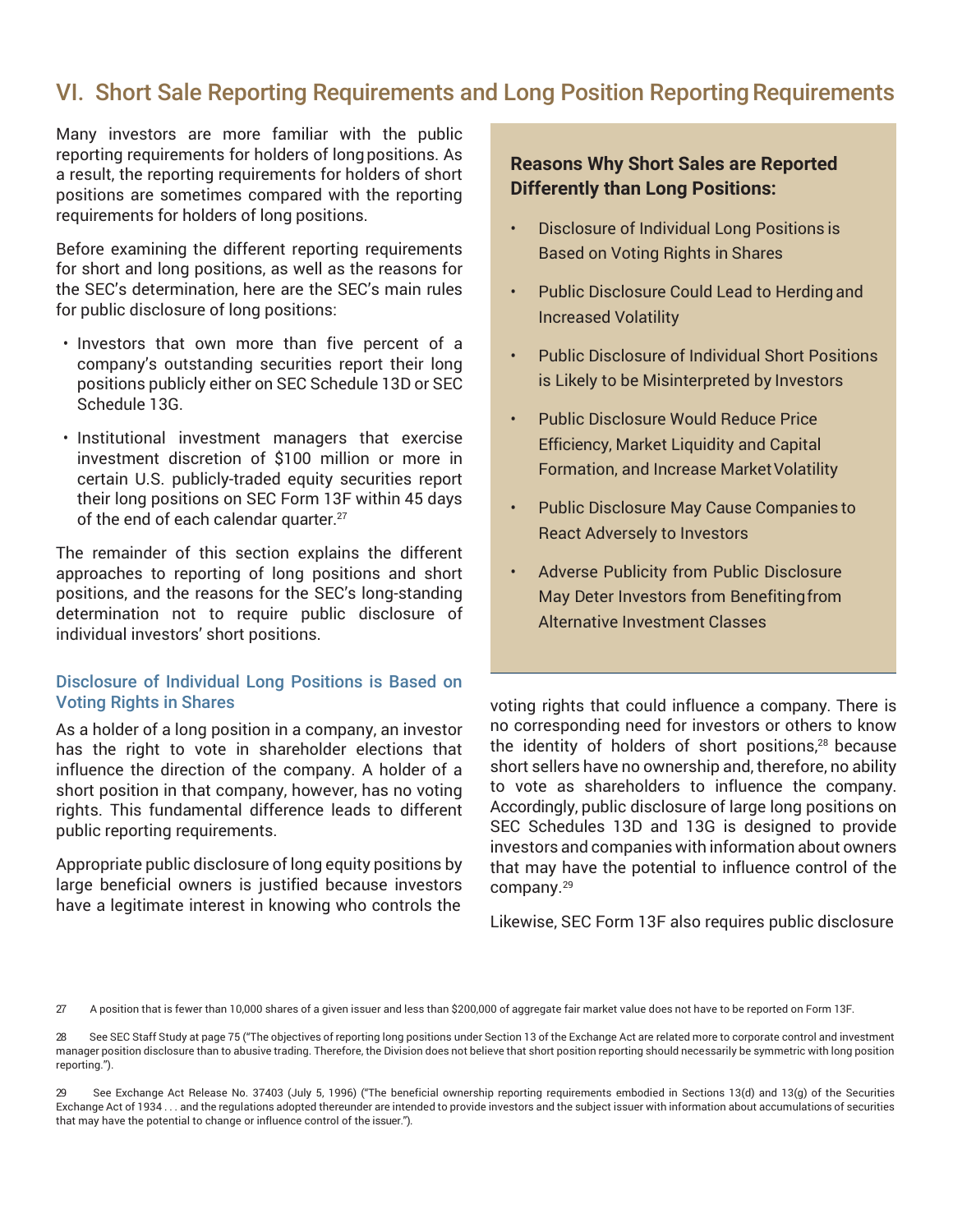only of long positions. Form 13F reflects a balance between the interests of knowing the owners of a company with the legitimate interests that institutional investors have in safeguarding information about their investments.

## Public Disclosure Could Lead to Herding & Increased Volatility

Additional public disclosure of individual short positions may lead to an increase in shorting of stocks (or long sales) if other market participants take positions that follow investors' publicized short positions. This herding behavior could also lead to increased market volatility if potential buyers were then less likely to purchase shares with large short positions.

There are many real-world examples where the behavior of a high-profile investor is likely to have influenced the actions of other market participants and affected a company's share price. Short position reports could exacerbate this herding behavior to the detriment of companies and investors. As noted on page 12, ESMA recently analyzed the EU's short sale disclosure regime and determined that public reporting reinforces herding behavior in markets.

## Public Disclosure of Individual Short Positions is Likely to be Misinterpreted by Investors

Investors often take short positions in shares of a company for portfolio risk management purposes rather than because they have taken a negative fundamental view on the particular company. If other investors believe the short position reflects a negative view on the company, the company and other investors who are holding long positions in the company would be adversely impacted.

For example, an investor that is primarily long shares in a particular industry sector may consider that one company's shares are likely to outperform another and may express that view by taking a long position in the first company and a short position in the second company. The investing public is likely to mistakenly interpret disclosure of the short position as anabsolute negative view on the company. Misinterpretation ofthis information is likely to have a greater impact in those industry sectors which are vulnerable to negative public sentiment.

## Public Disclosure Would Reduce Price Efficiency, Market Liquidity, Capital Formation, and Increase Market Volatility

Short investors and long investors face a different set of risks. Long investors cannot lose more than they paid for the security, while short sellers can lose as much as the price of the security can rise. Holders of short positions are therefore exposed to unlimited loss in the event of stock prices increasing before they can exit their position.

Public disclosure of short positions may subject market participants to the risk of a short squeeze. A short squeeze is when the price of a security is pushed upward to force short sellers out of their positions. Short sellers are generally required by brokers to maintain margin above a certain level. As prices rise, short sellers must add cash to their margin accounts or close out their short positions. Investors with short positions that are publicly disclosed would be more vulnerable to a short squeeze because other market participants would know the extent of their short positions.

*As a result of these unique risks, public disclosure of individual short positions would reduce short selling to a greater extent than public disclosure of long positions. The harm to price efficiency, market liquidity, capital formation and market volatility would flow through to all market participants, not only to short sellers. Institutional and retail investors alike would experience increased transaction costs (i.e., wider bid-ask spreads) and longer timesto fill orders. Public companies would face higher costs of capital as a result of less efficient prices and impaired capital formation. And all investors and companies would be subject to the increased risk of price bubbles and higher market volatility.*

As a result of these unique risks, public disclosure of individual short positions would reduce short selling to a greater extent than public disclosure of long positions.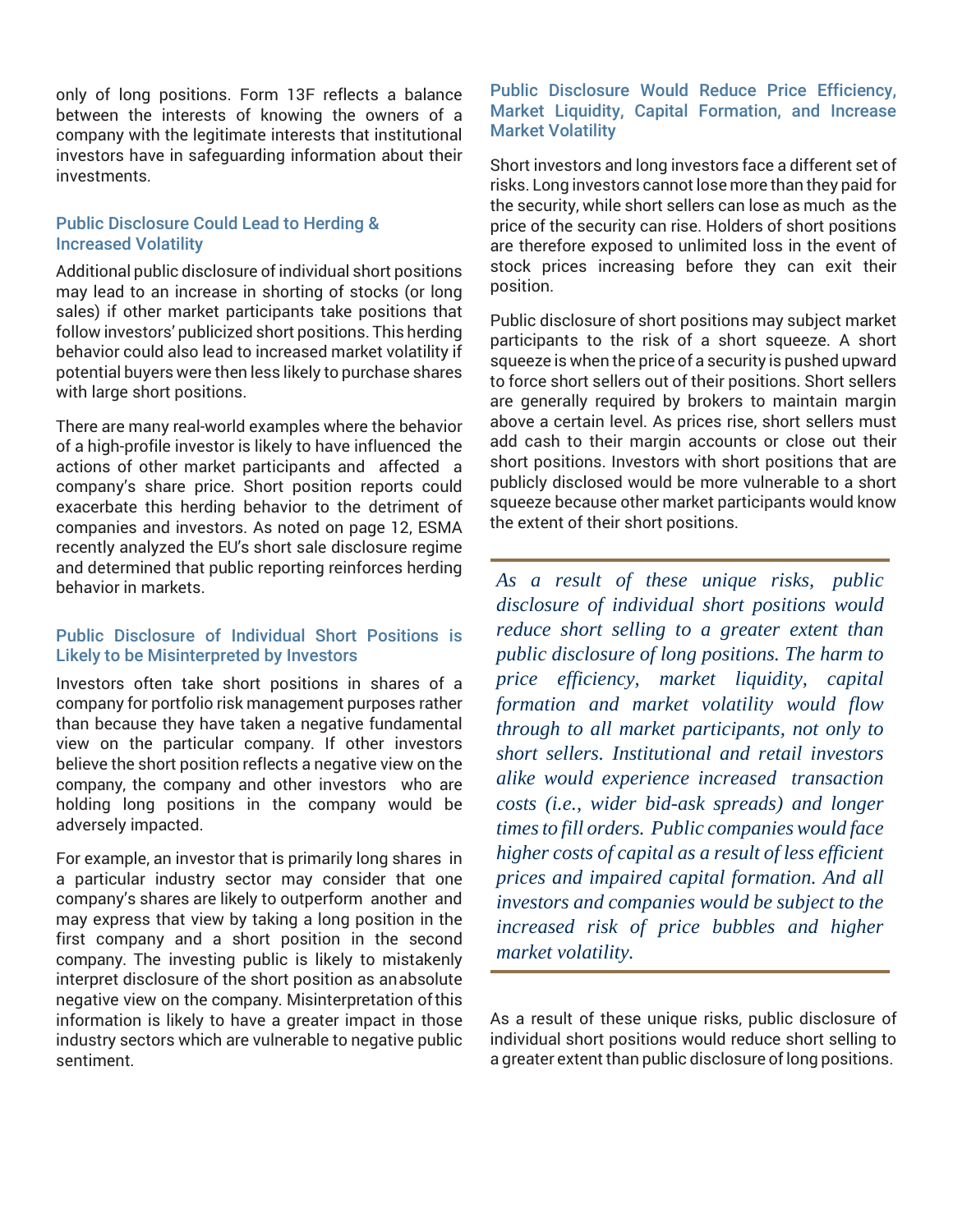The harm to price efficiency, market liquidity, capital formation, and market volatility would flow through to all market participants, not only to short sellers. Institutional and retail investors alike would experience increased transaction costs (i.e., wider bid-ask spreads) and longer times to fill orders. Public companies would face higher costs of capital as a result of less efficient prices and impaired capital formation. And all investors and companies would be subject to the increased risk of price bubbles and higher market volatility.

## Public Disclosure May Cause Companies to React Adversely to Investors

Public disclosure of individual short positions would harm investors if companies cease or limit communications with those investors and exclude them from information sessions. Some firms have in fact indicated they would limit communications with investors they identify to have short positions in their shares. Such a result would have a negative impact on capital markets by limiting the free flow of information essential for informed investments and effective price discovery.

*Some firms have in fact indicated they would limit communicationswith investorsthey identify to have short positions in their shares. Such a result would have a negative impact on capital markets by limiting the free flow of information essential for informed investments and effective price discovery.*

More broadly, public disclosure of individual short positions could have a long lasting negative impact on markets by having a chilling effect on information and disclosure provided by companies, as well as harming the relationship between investors and companies.

## Adverse Publicity from Public Disclosure May Deter Investors from Benefiting from Alternative Investment Classes

Public disclosure of individual short positions could cause institutional investors – such as pension funds, endowments, and foundations – to modify their investments in investment vehicles that engage in short

selling due to the risk of adverse publicity that could arise from inaccurate perceptions of short selling. In the long-term, such investors may forego diversification and risk management benefits provided by alternative investment vehicles, which could ultimately erode returns to these investors.

## Public Disclosure Would Reduce Returns for Investors Seeking to Mitigate the Risk Profile of their Portfolio

Public disclosure of individual short positions could provide other market participants with information that they could use to reverse engineer the trading strategies of the short position holder. By carefully analyzing publicly available short positions and long positions of an investor, a sophisticated competitor could understand the investor's investment strategy and use the information in a manner that could be harmful to the investor. As a result, public disclosure would likely cause harm to the investment strategies of investment vehicles and the returns of their investors.